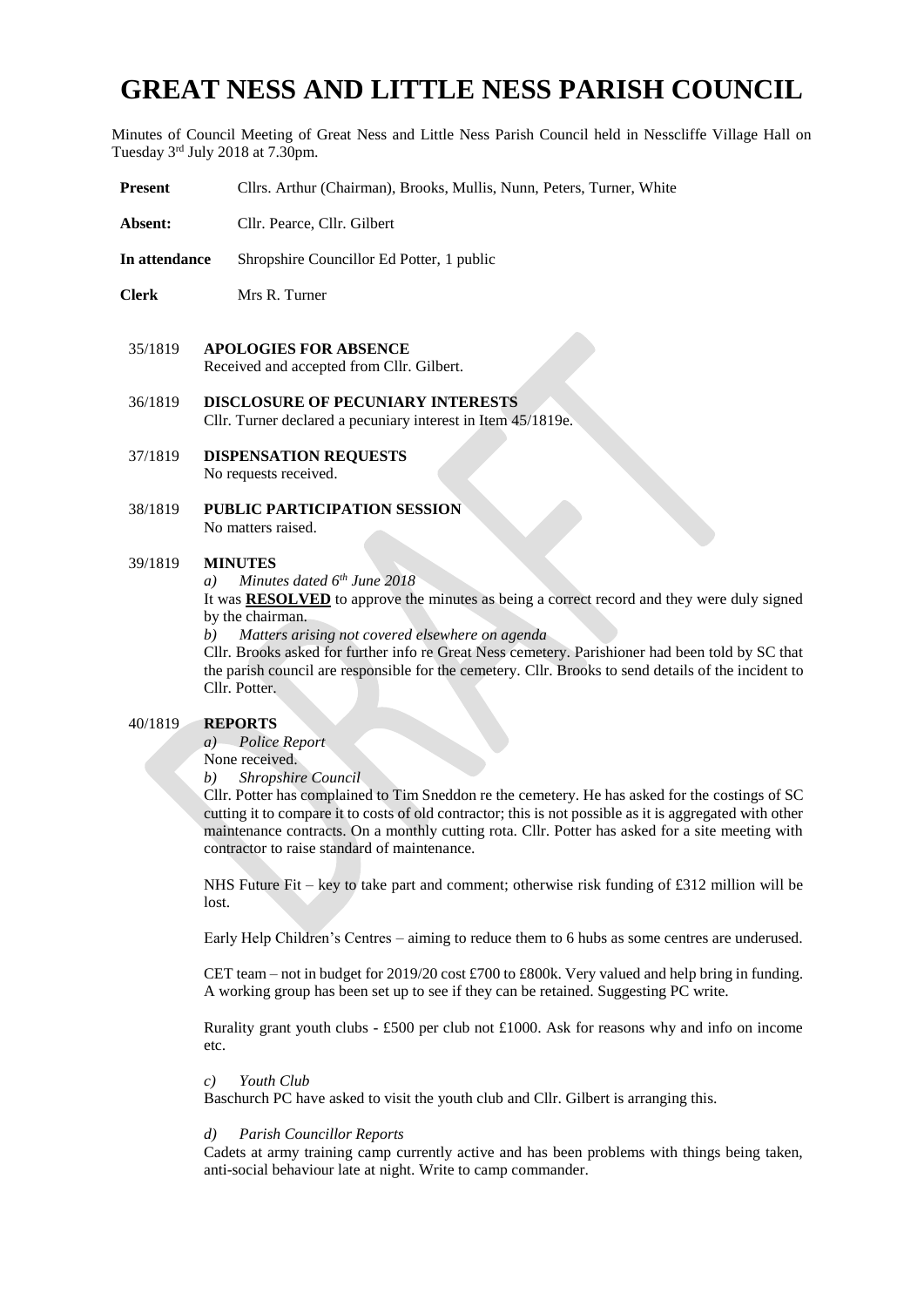|                                                        |                 | Email received from SC Bridges:                                                                                                                                                                                                                                                                                                                                                                                                                                                                                                                                                                                                                                                                                                                                                                                                                                                                                                                                                                                                                                                                                                                                                                                                                                                                                                                                                                                                                                                                                                                                                      |  |  |
|--------------------------------------------------------|-----------------|--------------------------------------------------------------------------------------------------------------------------------------------------------------------------------------------------------------------------------------------------------------------------------------------------------------------------------------------------------------------------------------------------------------------------------------------------------------------------------------------------------------------------------------------------------------------------------------------------------------------------------------------------------------------------------------------------------------------------------------------------------------------------------------------------------------------------------------------------------------------------------------------------------------------------------------------------------------------------------------------------------------------------------------------------------------------------------------------------------------------------------------------------------------------------------------------------------------------------------------------------------------------------------------------------------------------------------------------------------------------------------------------------------------------------------------------------------------------------------------------------------------------------------------------------------------------------------------|--|--|
| Clerk's Report<br>e)<br><b>Issue</b><br>Milford Bridge | Date<br>Ongoing | <b>Update</b><br>Dear All<br>I refer to the partially collapsed section of training/<br>retaining wall along Milford Road, near Baschurch.<br>The bridge and the walls are Grade II Listed<br>structures which require consent from the local<br>Historic and Environment team.<br>The collapsed section of wall was inspected by our<br>consultant WSP on the 13 <sup>th</sup> March 2018. The wall<br>was re-inspected on the 20 <sup>th</sup> April 2018 after flood<br>levels had dropped significantly allowing a more<br>detailed inspection of the damage caused by the<br>recent flooding and cold weather during the winter<br>months. The sections immediately either side of the<br>collapsed section were also inspected to check for<br>structural integrity.<br>At present it is our intention to design a 'like-for-<br>like' repair for the section of wall that has<br>collapsed together with sections of the wall which<br>are in poor condition or on the verge of collapsing.<br>I have instructed our consultant WSP to design the<br>repair and consult with the necessary third parties<br>and stakeholders. WSP will also work closely with<br>our new term maintenance contractor (TMC), Kier,<br>to procure the repair works.<br>However, I can confirm that due to budget cuts in<br>the Highways and Transport Directorate this<br>financial year (i.e. 2018/19), it is highly possible<br>that any repairs to the wall will not be carried out<br>this financial year (FY) as our bridges budget has<br>already been fully committed on other priority |  |  |
|                                                        |                 | schemes.<br>Should additional funding become available in the<br>current FY we will work with our consultant and<br>TMC to undertake the repairs as soon as<br>practicably possible, bearing in mind that listed<br>building consent will be required and the use of<br>lime mortar is very much temperature and weather<br>dependant. We will also need to allow sufficient<br>lead-in times for any new stone which may be<br>required for the repairs.                                                                                                                                                                                                                                                                                                                                                                                                                                                                                                                                                                                                                                                                                                                                                                                                                                                                                                                                                                                                                                                                                                                            |  |  |
|                                                        |                 | In the meantime, the temporary traffic lights will<br>remain in place for the safety of road users until<br>such time that permanent repairs can be carried out.                                                                                                                                                                                                                                                                                                                                                                                                                                                                                                                                                                                                                                                                                                                                                                                                                                                                                                                                                                                                                                                                                                                                                                                                                                                                                                                                                                                                                     |  |  |
|                                                        |                 | I hope you find this email informative but should<br>you require any further information please do not<br>hesitate to contact me                                                                                                                                                                                                                                                                                                                                                                                                                                                                                                                                                                                                                                                                                                                                                                                                                                                                                                                                                                                                                                                                                                                                                                                                                                                                                                                                                                                                                                                     |  |  |
| Manure complaint                                       | May 2018        | SC Highways responded as follows:                                                                                                                                                                                                                                                                                                                                                                                                                                                                                                                                                                                                                                                                                                                                                                                                                                                                                                                                                                                                                                                                                                                                                                                                                                                                                                                                                                                                                                                                                                                                                    |  |  |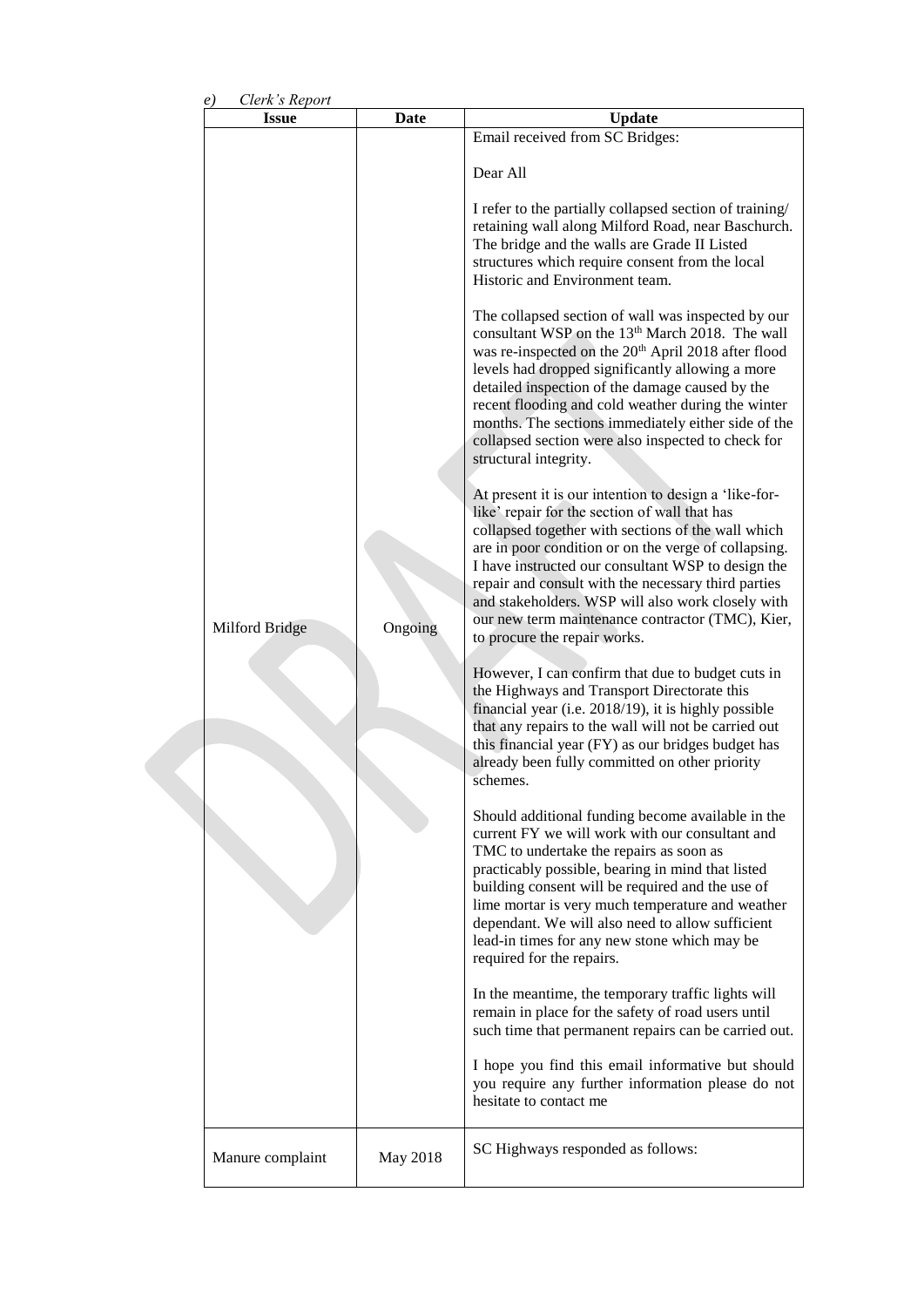|                                      |           | "I have been out today and spoke to Mr Warner<br>regarding the storage of the chicken manure, he has<br>assured me that the area will be cleaned and that<br>where it seeps through the wall he will look at filling<br>them holes in once the manure has been moved<br>which will be in the next few weeks.<br>They are not obliged to cover with sheets, that rule<br>is being looked into but not enforced as of yet or<br>whether it will."                                                                                                                                                   |  |
|--------------------------------------|-----------|---------------------------------------------------------------------------------------------------------------------------------------------------------------------------------------------------------------------------------------------------------------------------------------------------------------------------------------------------------------------------------------------------------------------------------------------------------------------------------------------------------------------------------------------------------------------------------------------------|--|
| Footpath opposite<br>The Crescent    | June 2018 | The PROW officer is investigating this.                                                                                                                                                                                                                                                                                                                                                                                                                                                                                                                                                           |  |
| Bus service<br>frequency             | June 2018 | Arriva Midlands have responded as follows:<br>"In order to maintain service 70 (and now 70A) in a<br>sustainable format for the future, we assessed our<br>core demographic on the route. We found that this<br>was predominantly end-to-end traffic. We have<br>therefore focussed our efforts on providing as direct<br>a route as possible, though still providing two<br>variations to accommodate for less-populous areas<br>such as Nesscliffe.<br>I appreciate this is now on a slightly reduced<br>frequency, however, patronage levels did not justify<br>the previous higher frequency" |  |
| <b>Pension Discretions</b><br>Policy |           | I am awaiting a response to some queries I have<br>raised with SC.                                                                                                                                                                                                                                                                                                                                                                                                                                                                                                                                |  |

# 42/1819 **PLANNING NOTIFICATIONS**– *For information only*

- 1) 14/03797/OUT Development Land West Of Oakfield, Nesscliffe, Shrewsbury, Shropshire Proposal: Outline application for the erection of 8No dwellings (to include access) *Awaiting decision*
- 2) 14/05257/FUL Proposed Dwelling Adj Hopton Farm, Nesscliffe, Shrewsbury, Shropshire Proposal: Erection of a Single Plot Exception (SPE) affordable dwelling and formation of access *Awaiting decision*
- 3) 17/02539/LBC Ness Strange, Great Ness, Shropshire, SY4 2LE Proposal: Conversion of traditional buildings into 6 residential dwellings and siting of a mini sewage treatment plant. *Awaiting decision*
- 4) 17/02538/FUL Ness Strange, Great Ness, Shropshire, SY4 2LE Proposal: Conversion of tradition building into 6 residential dwellings and siting of a mini sewage treatment plant. *Awaiting decision*
- 5) 17/02960/FUL Great Ness Dryers Caravan Storage, Warehouse And Office, Rodefern Lane, Great Ness, Montford Bridge, Shrewsbury, Shropshire, SY4 1AT Proposal: Erection of detached dwelling with detached garage following demolition of agricultural/industrial buildings former grain store. *Awaiting decision*
- 6) 17/04621/REM Proposed Residential Development East Of Wilcot Lane, Nesscliffe, Shrewsbury, Shropshire Proposal: Reserved matters pursuant to Outline permission 14/03259/OUT. *Awaiting Decision*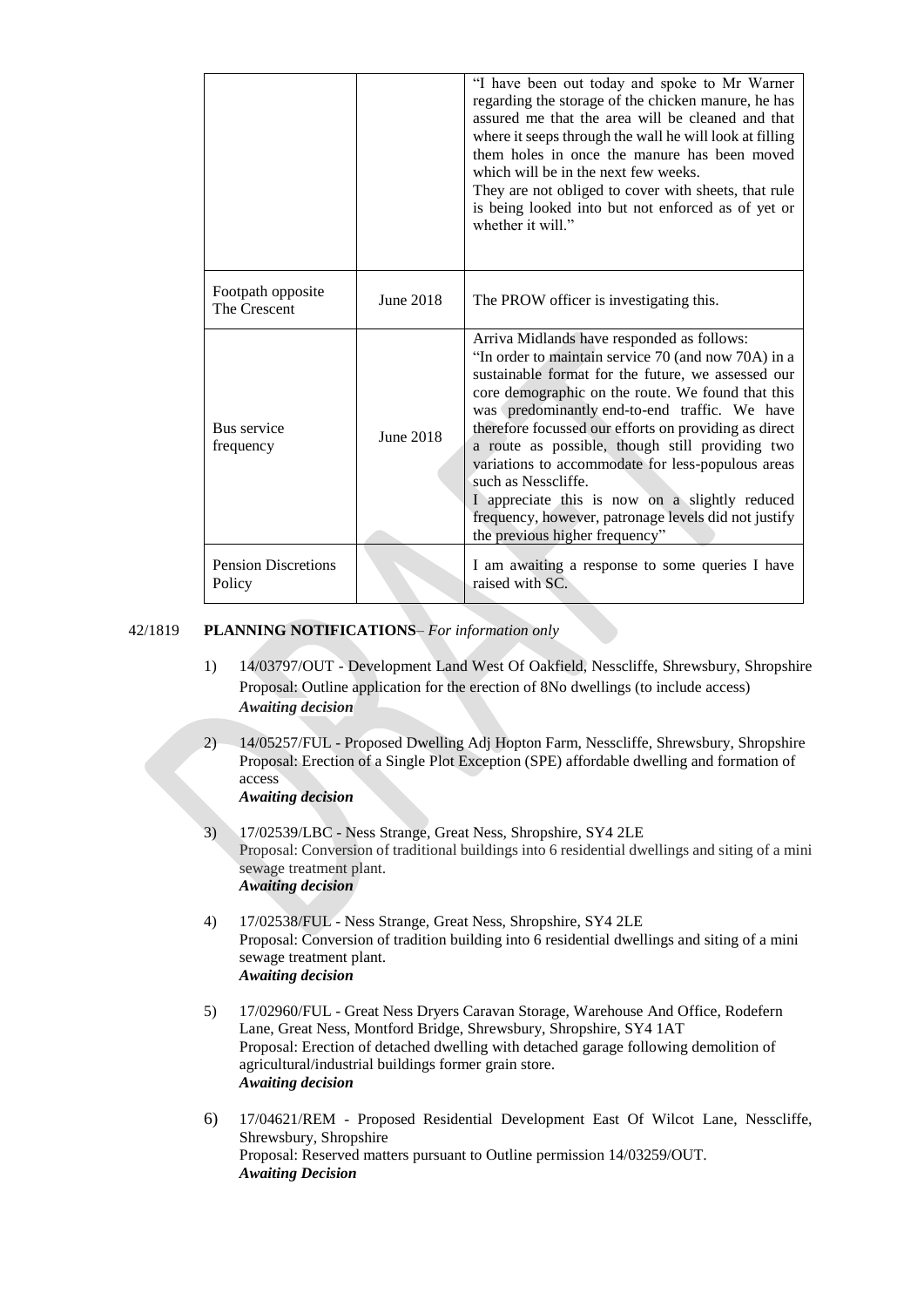- 7) 17/04540/FUL Little Ness Manor, Little Ness, Shrewsbury, Shropshire, SY4 2LG Proposal: Application under Section 73A of the Town & Country Planning Act for the erection of one dwelling and 3-bay detached garage with external staircase for first floor domestic use; formation of vehicular access (modification to previously approved). *Awaiting Decision*
- 8) 17/05070/FUL Agricultural Building North Of Red House Farm, Little Ness, Shrewsbury Proposal: Conversion of and extension to agricultural building to form single dwelling. *Awaiting Decision*
- 9) 17/05151/EIA Proposed Poultry Units NW Of North Farm, Felton Butler Proposal: Erection of four poultry rearing buildings, eight feed bins, biomass store and amenity building including landscaping and tree planting. *Awaiting Decision*
- 10) 18/00756/FUL 26 Nibs Heath, Montford Bridge, Shrewsbury, Shropshire, SY4 1HL Proposal: Erection of a detached garage *Awaiting Decision*
- 11) 18/01122/REM Proposed Dwelling South Of The Old Police House, Nesscliffe Proposal: Approval of reserved matters (appearance, layout, scale and landscaping) pursuant to outline application 17/02657/OUT for the erection of one detached dwelling to include means of access *Awaiting Decision*
- 12) 18/01187/FUL Red House Farm, Little Ness, Shrewsbury, Shropshire, SY4 2LG Proposal: Installation of ground mounted 50kW solar photovoltaic (pv) system *Awaiting Decision*
- 13) 18/01588/VAR Proposed Dwelling East Of Little Ness Village Hall, Little Ness, Proposal: Variation of Condition Number 2 (approved plans and drawings) of planning permission 16/04146/FUL (Erection of a dwelling and detached garage; formation of a vehicular access). To enable amendments to the house type and house location within the site *Awaiting Decision*
- 14) 18/01779/FUL Agricultural Building North Of Red House Farm, Little Ness Proposal: Conversion of agricultural building to form single dwelling *Awaiting Decision*
- 15) 18/01643/LBC Oak House, Great Ness, Shrewsbury, Shropshire, SY4 2LE Proposal: Erection of porch on front and rear elevations affecting a Grade II Listed Building *Withdrawn*
- 16) 18/02411/PSDPA Unit 1A, Pentre Industrial Estate, Pentre, Shrewsbury, SY4 1BP Proposal: Application for prior approval under Part 3, Class PA of the Town & Country Planning (General Permitted Development) (England) Order 2015 for change of use from light industrial use  $(Class B1(c))$  to dwelling house *Withdrawn*

#### 43/1819 **PLANNING APPLICATIONS** – *To agree comments*

1) 18/02785/FUL - Proposed New Dwellings Plots 16A And 16B, Sandhurst Way, Nesscliffe, Shropshire

Proposal: Erection of two detached dwellings following removal of sewerage pumping station which is no longer required.

Comments: It was **RESOLVED** to object due to numbers and would prefer to see further open space.

2) 18/02666/FUL - The Relm, Alderton, Montford Bridge, Shrewsbury, SY4 1AP Proposal: Erection of porch extension and single storey side extension Comments: It was **RESOLVED** to not comments.